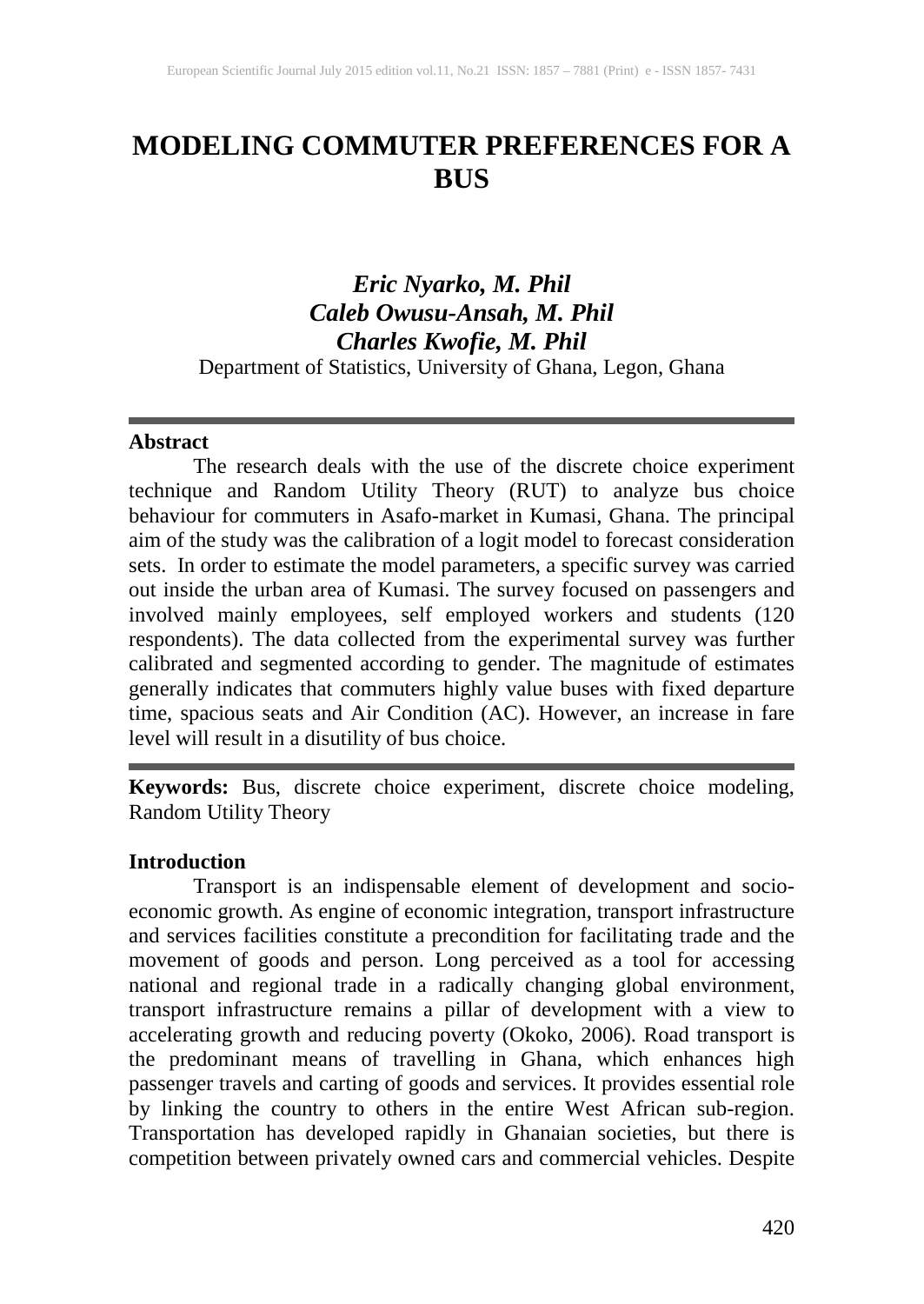the high growth rate in urban centers like Accra and Kumasi, there have been some shortfalls in public policy. This has contributed to longer shuttling period and journey delays, lengthy waiting times for commercial vehicles both at and between terminals, high accident rates, and localized poor air quality (Afful, 2011). However, as a result of the poor quality of travel in bus transportation systems in Ghana with a declining trend in commuters' choice of buses, policy-makers and transport operators are constantly in search of solutions for improving bus choice, especially in urban areas. In fact an increase in Bus use, with a concurrent reduction in the use of private cars, could help to reduce many problems like traffic congestion, air and noise pollution, and energy consumption. For these reasons, several works have been made by various studies on urban public transport; for example, Baidoo, Nyarko and Mettle (2015) in their study of modeling mode choice in passenger transport with discrete choice experiment revealed that in choosing a commercial vehicle, commuters generally took into consideration their safety, travel distance comfort and waiting time before making their choices. Travel safety is highly valued by commuters. Pavlyuk and Gromule (2010) in their study considered three transport options; car, coach, and train. A nested discrete choice model was used to analyze factors that influence passengers' choice. The authors concluded that departure time had a significant influence on bus/train choice. Passengers who choose price as a key factor in their selection prefer to use the train. The terminal point as a destination predictably increases the probability of train selection. Baidoo and Nyarko (2015) examined mode choice between bus and private car, with the habit of using a bus being one of the attributes. Binary logit model and its marginal effects were employed to assess commuters' behaviour with regards to their choice between different transportation modes in traveling to Accra central. The authors concluded that the level of noise, comfort, and time (morning trips) will result in a disutility of public transport choice. Van der Waerden, Borgers, Timmermans, and Berenos (2007) used MNL models to examine the choice between car, bus and bicycle for different journey purposes. They argued that the cost and time attributes dominate, obtaining a seat is significant across journey purposes. Baidoo and Nyarko (2015) employed Discrete Choice Experiment (DCE) and Random Utility Theory (RUT) to measure service quality in public transport. Probit model was calibrated and segmented based on gender. They concluded that an increase in the walking distance to bus stop and transport fare will result in a disutility of service quality attributes. Catalano, Lo Casto and Migliore (2008) employed random utility model to analyze travel mode choice behaviour for commuting urban trips in Palermo, Italy. The authors found out that, for the specific case of Palermo, the multinomial logit proved to be the best urban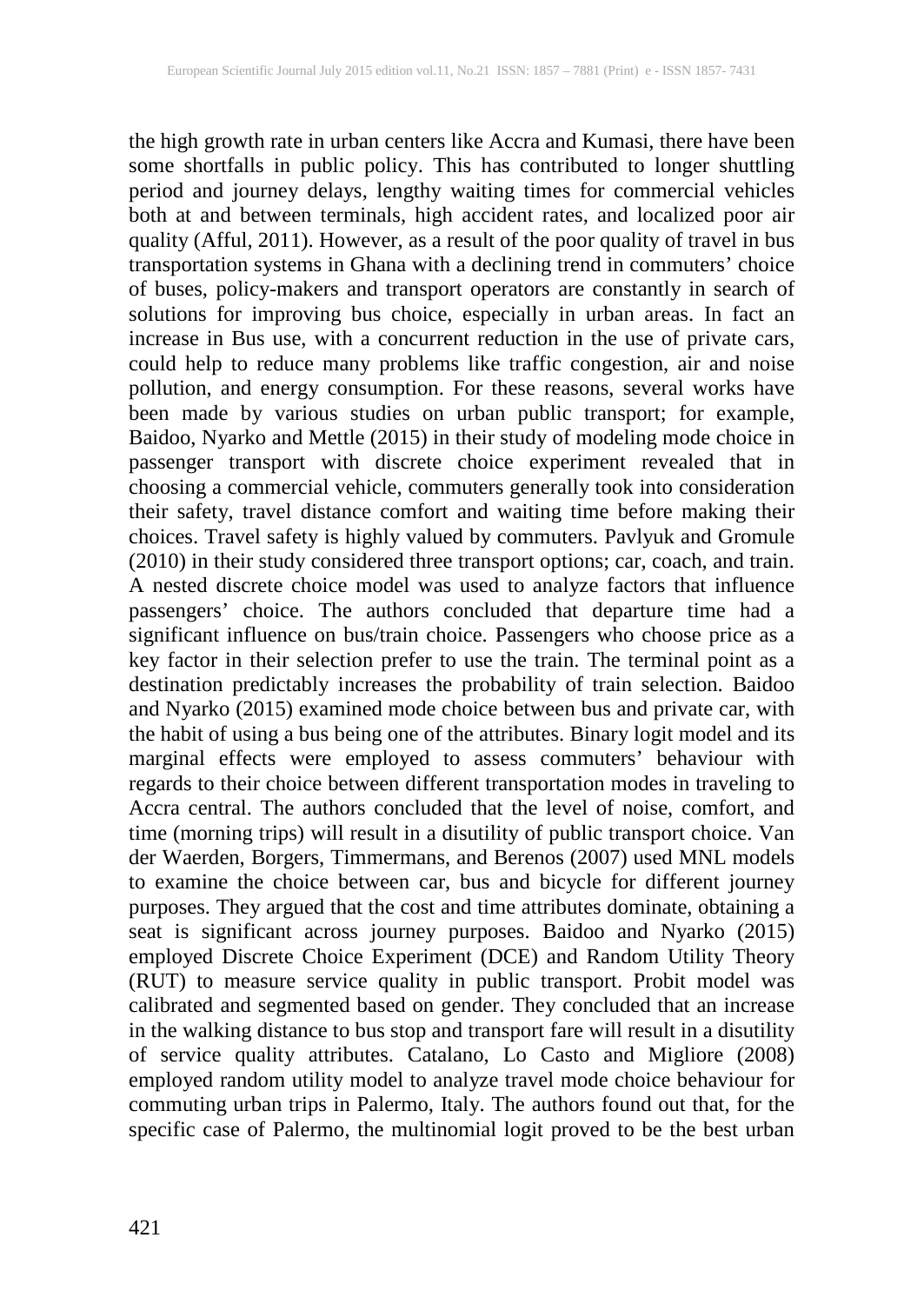transport demand model, even if the choice set contained three car alternatives.

However, as far as the authors are concern, most of the studies that make use of DCEs are carried out in the Western world with paucity of information on users' attitude when they have a mode of choice between buses.

In this study, a Discrete Choice Experiment (DCE) and Discrete Choice Modeling (DCM) which is rooted in Random Utility Theory (RUT) are used to estimate bus passengers' attitude towards endogenous consideration sets. This will help to propose policy intervention issues in urban areas in developing countries.

# **Methods and Materials**

# **Sample and Data Collection Procedure**

The data were collected using Computer Assisted Personal Interview (CAPI). This explains a large response rate for a Discrete Choice Experiment (DCE). Commuters were sampled using simple random sampling techniques for the study. Commuters who board buses from the Kumasi-Asafo bus station to various destinations (Cape Coast and Accra, for example) and owned or have access to a private car were targeted since the study sought to analyze the hypothetical choice of a bus by these people. A sample size of 120 respondents was chosen for the study. A total sample of fifty (50) individuals each with 16 choice sets and fully generic parameter specification for design attributes and covariate effects might just be acceptable for choice experiment (Hensher et al., 2005).

## **Revealed/Stated Choice Design**

The basic shortcomings of SP surveys are not present in RP surveys as they deal with existing actual situations being experienced by the user. But their general suitability is restricted (Kroes and Sheldon, 1988), the reasons being;

1. Observations of actual choices may not provide sufficient variability in the revealed data for constructing good models for evaluation and forecasting.

2. The observed behaviour may be dominated by a few factors making it very difficult to detect the relative importance of other variables or understanding trade-off between them.

3. RP data cannot be used in direct way to evaluate demand under conditions, which do not yet exist or in collecting responses for policies, which are entirely new.

4. RP data require that the explanatory variables can be expressed in objective or engineering units. Hence, they are normally used for primary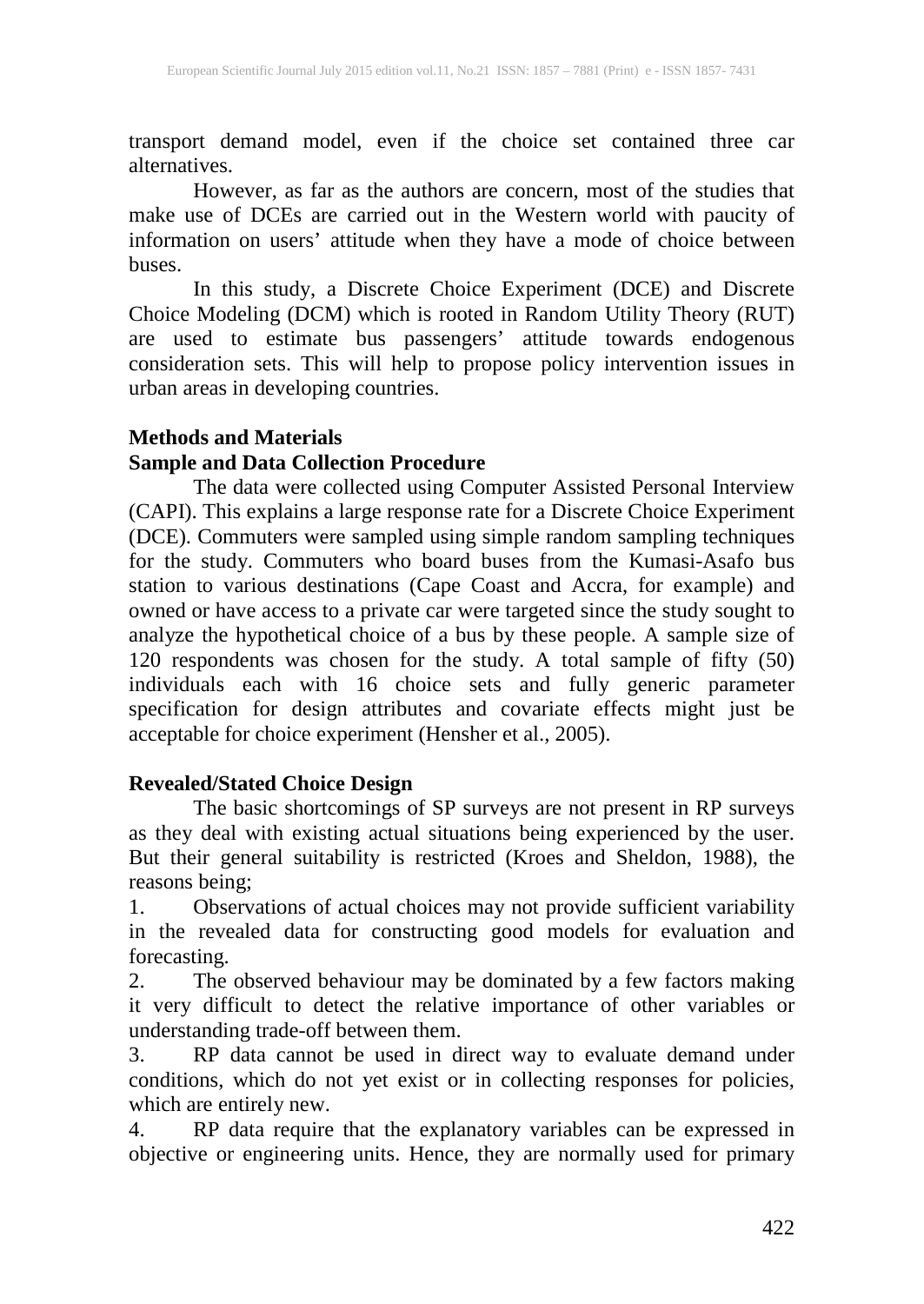service variables and are rarely used to evaluate the effect of changes in secondary variables.

Stated choice experiment has been widely used in transportation. In this study, commuters were tasked to choose between hypothetical buses from a binary choice set. This approach requires commuters to trade-off the different aspects of the bus attributes/levels in a choice task. SP exercises provide an opportunity of trade-offs between the options available and increase the number of responses, as at each trade-off the commuter indicates his/her preference. However, the alternatives in the choice task were considered to be the main factors influencing bus choice in the Asafo-market bus station in Kumasi.

# **Determining Attributes and Associated Levels**

The authors identified five bus attributes and accompanying levels to be the most important on the basis of extensive preparatory qualitative research. The initial list of potential attributes and their levels were established through in-depth interviews with local experts in bus transport and bus passengers at Kejetia bus station in Kumasi (the second largest city in Ghana). Adamowvic et al. (1998) opined that attributes are commonly identified from prior experience, primary or secondary research. However, focus group discussion was conducted to reduce the initial list of potential attributes to five (i.e., fare level, departure time, cleanliness of bus inside, arrangements of seats and air conditioning). The bus-choice attributes and their levels are defined in Table 1.

| <b>Attributes</b>         | <b>Corresponding levels</b> |
|---------------------------|-----------------------------|
| Departure time            | Fixed                       |
|                           | Varies                      |
| Fare level                | $0-5\%$ more                |
|                           | 10-15% more                 |
|                           | More than 30%               |
| Cleanliness of bus inside | Clean enough                |
|                           | Not clean enough            |
| Air conditioning          | Available                   |
|                           | None                        |
| Arrangements of seats     | <b>Spacious</b>             |
|                           | Congested                   |

Table 1: Attributes and corresponding levels

The next stage in DCEs is the experimental design process to elicit the choice sets to be presented to the commuters. The choice sets for the DCE questionnaire were generated using well-established statistical methods. We used DCE macros in the statistical programme SPSS to generate optimal orthogonal design with eight profiles. This method takes account of orthogonality (attribute levels are independent of each other),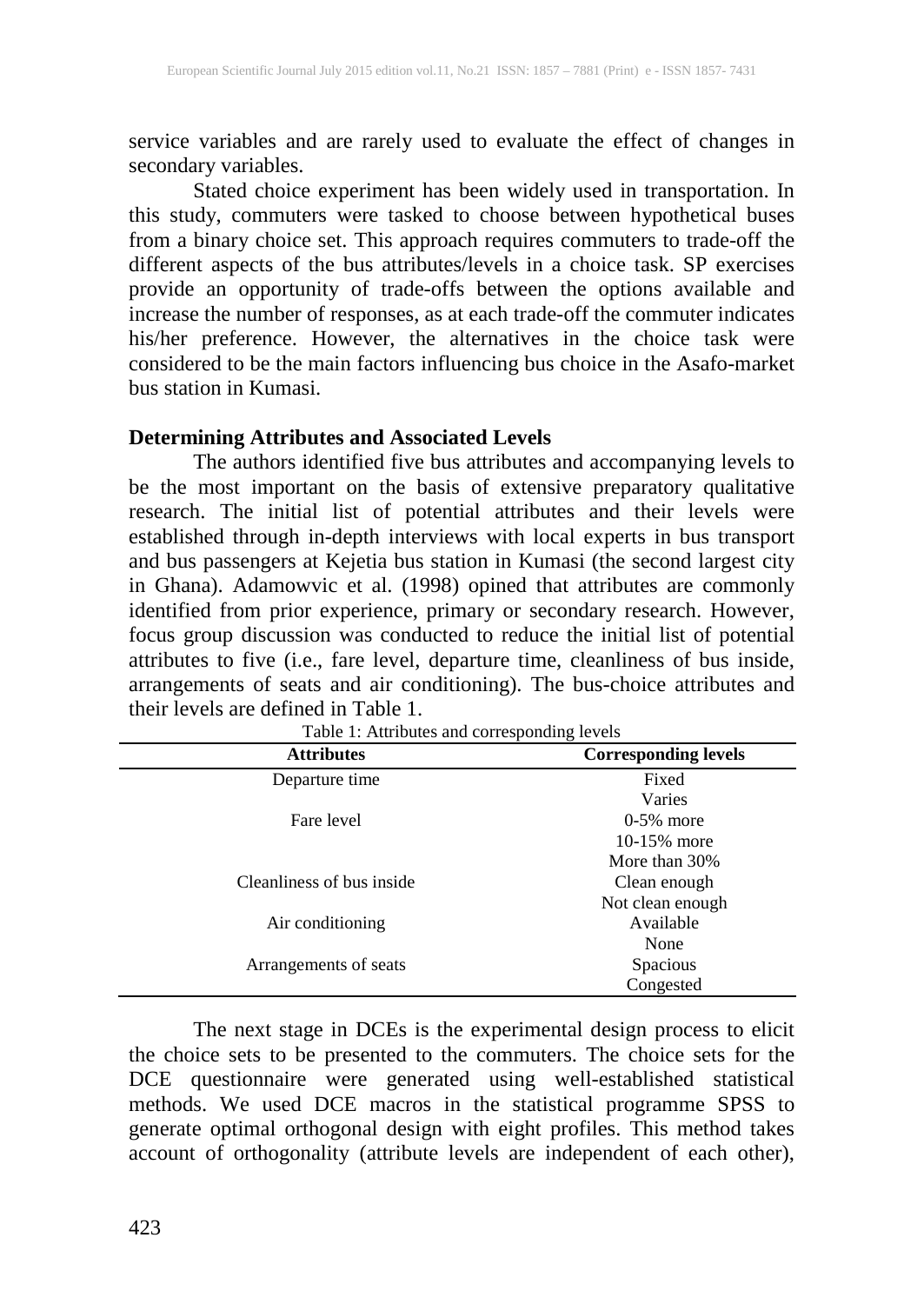level balance (attribute levels appear with the same frequency), and minimal overlap (attributes do not take the same level within a choice set) (Kuhfeld, 2010). The profiles were combined to generate 28 choice sets, which according to literature, is within the acceptable range for DCE studies. Prior to the field data collection, the survey questionnaire was pretested to evaluate the reactions of the respondents, the appropriateness of the questions, and the suitability of format and wording of questions. During the main survey, commuters were tasked to evaluate the choice sets and indicate the kind of bus they would board or prefer when they have access in choosing between buses that are loading in a bus station (Asafo market in Kumasi). Table 2 portrays a choice set presented in the stated preference survey.

| Attribute | Bus 1                                            | <b>Bus 2</b> |
|-----------|--------------------------------------------------|--------------|
|           | Which of these two buses do you prefer to board? |              |
|           | Table 2: Choice set submitted to commuters       |              |
|           |                                                  |              |

| Attribute                   | Bus 1                   | <b>Bus 2</b>          |
|-----------------------------|-------------------------|-----------------------|
| Departure time              | Fixed                   | Varies                |
| Fare level                  | $0-5\%$ more            | $0-5\%$ more          |
| Cleanliness of bus inside.  | Clean enough            | Not clean enough      |
| Air conditioning            | Available               | None                  |
| Arrangement of seats        | Congested               | Spacious              |
| Which bus would you choose? | Bus $1 \mid \cdot \mid$ | Bus $2 \lceil \rceil$ |

#### **Econometric Specification**

Discrete choice experiment modeling is rooted in Random Utility Theory (RUT). However, the utility can be modeled as;

$$
U_{ci} = V_{ci} + \varepsilon_{ci} \tag{1}
$$

Where  $V_{ci}$  is the deterministic term of the utility and  $\varepsilon_{ci}$  is the random term, taking care of the uncertainty. The deterministic term  $V_{ci}$  of each alternative is a function of the attributes of the alternative itself and the characteristics of the commuter.

McFadden (1974) opined that a utility can be characterized by a function;

$$
U_{ci} = \alpha + \sum_{k=1}^{K} \beta_k X_{cki} + \sum_{m=1}^{M} \gamma_m Z_{mi} + \sum_{k=1}^{K} \sum_{m=1}^{M} \delta_{km} X_{cki} Z_{mi} + u_{ci}
$$
 (2)

Where vehicle choice  $c = \{Bus 1, Bus 2\}$  and  $i = 1...N$  refers to commuters, *X* is a vector of *K* attribute levels, and *Z* is a vector of *M* personal characteristics. The parameter  $\beta_k$  refers to the utility associated with bus attribute *k* and the parameter  $\delta_{km}$  measures how this utility varies by a specific characteristic of the commuter. The term  $u_{ci}$  is random and represents unobservable influences on commuter choice. The framework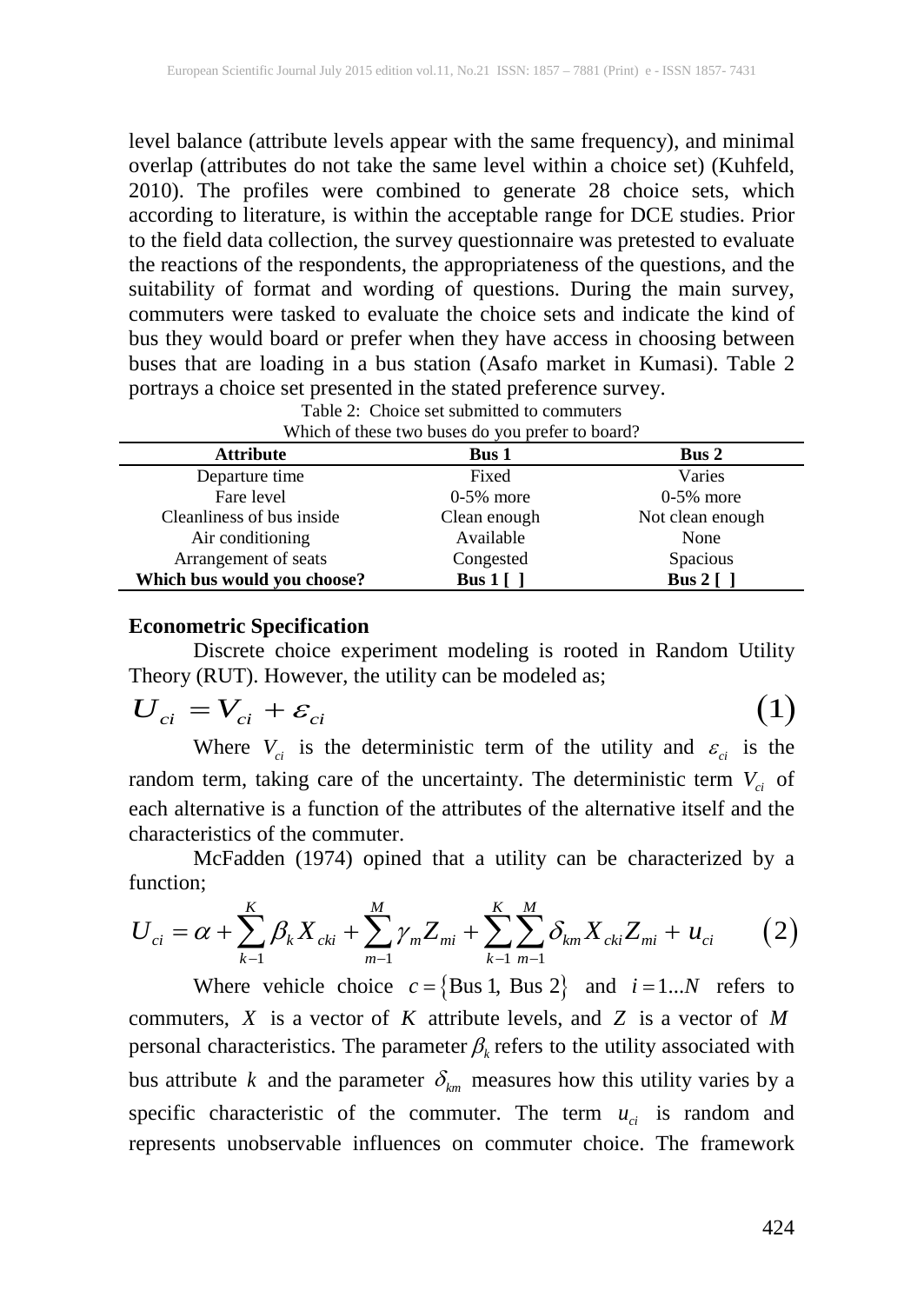assumes that the commuter chooses the bus which generates more utility. The utility gain from choosing bus 1 over bus 2 for commuter  $i$  is:

$$
U_{Bi} - U_{Ai} = \sum_{k=1}^{K} \beta_k \left( X_{Bki} - X_{Aki} \right) + \sum_{k=1}^{K} \sum_{m=1}^{M} \delta_{km} \left( X_{Bki} - X_{Aki} \right) Z_{mi} + \left( u_{Bi} - u_{Ai} \right) \tag{3}
$$

The random component  $u_{ci}$  may be hypothesized to consist of three additive components; commuter specific component  $v_i$ , bus choice specific component  $e_c$  and a true iid random term. Of these, the commuter specific term cancels out. The bus choice specific component can be assumed to be zero, unless the respondents have a consistent tendency to be more or less likely to respond to bus 1 instead of bus 2. Suppose the commuter chooses bus 2 if  $U_{Bi} - U_{Ai} > 0$ . This takes place with the probability:

$$
P[U_{Bi} - U_{Ai} > 0] = P\left[\sum_{k=1}^{K} \beta_{k} \left(X_{Bki} - X_{Aki}\right) + \sum_{k=1}^{K} \sum_{m=1}^{M} \delta_{km} \left(X_{Bki} - X_{Aki}\right) Z_{mi} + \left(u_{Bi} - u_{Ai}\right) > 0\right]
$$
  

$$
= P\left[\left(u_{Ai} - u_{Bi}\right) < \sum_{k=1}^{K} \beta_{k} \left(X_{Bki} - X_{Aki}\right) + \sum_{k=1}^{K} \sum_{m=1}^{M} \delta_{km} \left(X_{Bki} - X_{Aki}\right) Z_{mi}\right] \tag{4}
$$

Assuming a distribution for $(U_{Ai} - U_{Bi})$ , for instance a logistic distribution, the probability in (4) can be expressed in terms of a logistic cumulative distribution and modeled accordingly with logit:

$$
P[U_{Bi} - U_{Ai} > 0] = F\left[\sum_{k=1}^{K} \beta_k (X_{Bki} - X_{Aki}) + \sum_{k=1}^{K} \sum_{m=1}^{M} \delta_{km} (X_{Bki} - X_{Aki}) Z_{mi}\right]
$$
(5)  
Where  $F(x) = \frac{e^x}{1 + e^x}$ .

The logit model employed for the study based on RUT was therefore stated as;

$$
Logit(Y = YX) = Logit(UBus1 > UBus2)
$$
\n(6)

This paper estimates equation (6) with a binary logit model where the levels of bus choice attributes are treated as separate dummy variables in the regression analysis. The response variable (bus choice) is assigned 1 if bus 1 is chosen and 0 if bus 2 is chosen.

#### **Model Results and Discussion**

The results reveal that there is goodness-of-fit of the model from the data. The likelihood ratio chi-square of 425.12 with a p-value of 0.000 tells us that the model as a whole is statistically significant, that is, it fits significantly better than a model with no predictors. All estimated coefficients have the expected sign and are significant at the 95% confidence level. However, buses that are clean enough and transport fare over 10% to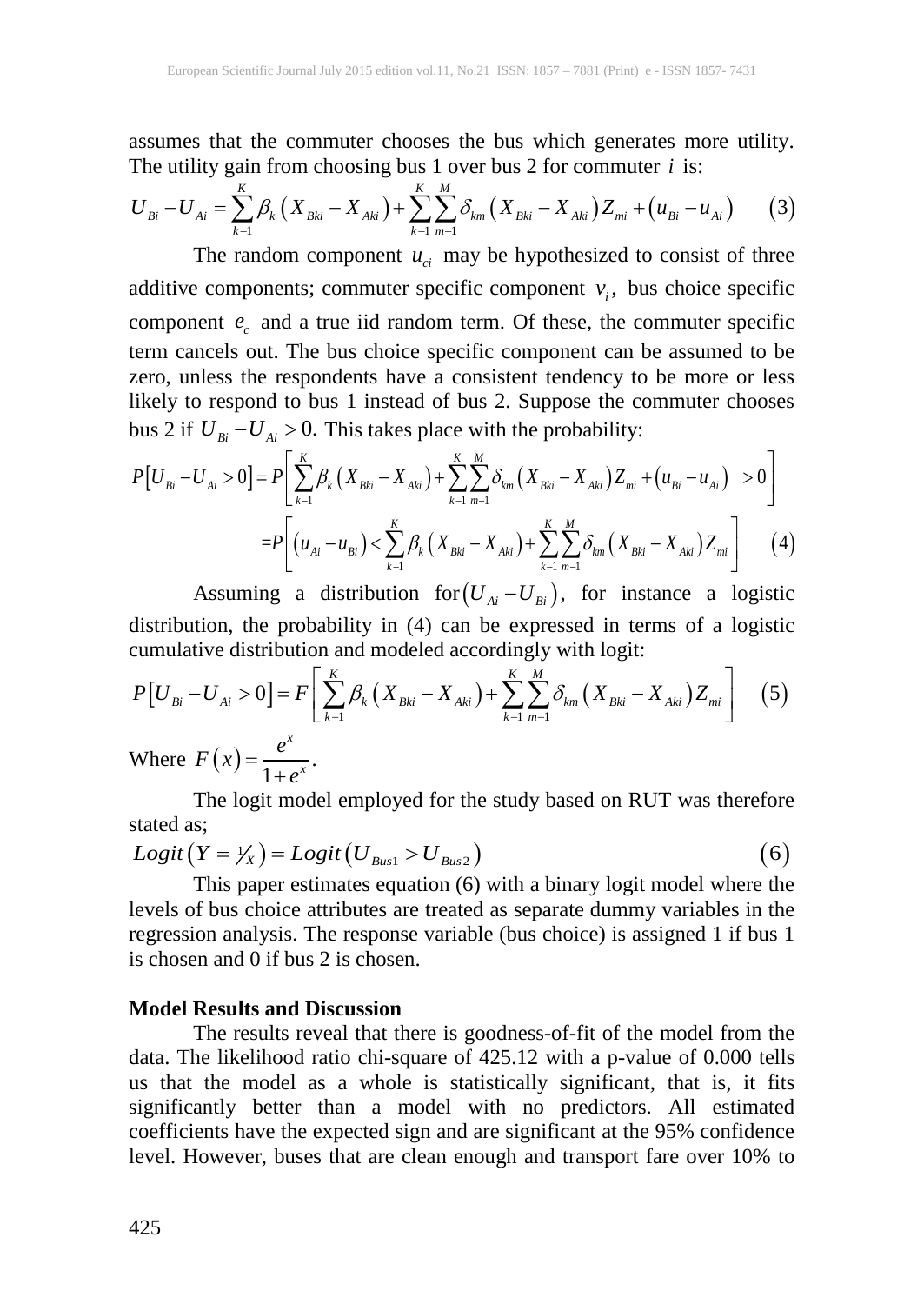15% of normal fare are not significant. Bundle of buses such as fixed departure time, present of air condition and spacious seats increase the utility and thereby increase the probability of choosing a bus to those without. Buses with fare level over 0% to 5% of normal fare decreases the utility associated with bus choice, though it is significant. This attribute level will be traded-off for buses with fixed departure time, air condition and spacious seats. Table 3: Logit estimates of the DCE model

| I able 3: Logit estimates of the DCE model |                  |              |              |            |         |
|--------------------------------------------|------------------|--------------|--------------|------------|---------|
| <b>Attributes</b>                          | <b>Coefficie</b> | Z            | P>           | [95% Conf. |         |
|                                            | nt               | <b>Value</b> | $\mathbf{Z}$ | Interval]  |         |
| Departure time (Fixed)                     | 0.55960          | 11.08        | 0.00         | 0.46060    | 0.65861 |
|                                            |                  |              | $\Omega$     |            |         |
| Fare level (0-5% more)                     | $-0.42478$       | $-7.17$      | 0.00         | $-0.54092$ |         |
|                                            |                  |              | $\Omega$     | 0.30864    |         |
| Fare level (10-15% more)                   | $-0.03996$       | $-0.70$      | 0.48         | $-0.15237$ |         |
|                                            |                  |              | 6            | 0.07245    |         |
| Cleanliness of bus inside (Clean           | $-0.06891$       | $-1.37$      | 0.17         | $-0.16785$ | 0.03002 |
| enough)                                    |                  |              | 2            |            |         |
| Air conditioning (Available)               | 0.19829          | 3.93         | 0.00         | 0.09935    |         |
|                                            |                  |              | 0            | 0.29723    |         |
| Arrangement of seats (Spacious)            | 0.52305          | 8.81         | 0.00         | 0.40673    |         |
|                                            |                  |              | $\Omega$     | 0.63938    |         |
| Constant                                   | $-0.38494$       | $-5.08$      | 0.00         | $-0.53350$ |         |
|                                            |                  |              | $\theta$     | 0.23637    |         |
| Number of observations                     | 6716             |              |              |            |         |
| Prob> $\chi^2$                             | 0.000            |              |              |            |         |
| Likelihood $\chi^2$                        | 425.12           |              |              |            |         |
| Rho-square                                 | 0.0457           |              |              |            |         |

| Table 4: Marginal effects after logit model |            |         |                |        |                         |  |  |
|---------------------------------------------|------------|---------|----------------|--------|-------------------------|--|--|
| <b>Attributes</b>                           | dy/dx      | Std.    | <b>Z</b> Value | P >  Z | $[95\%$ Conf. Int.]     |  |  |
|                                             |            | Error   |                |        |                         |  |  |
| Departure time (Fixed)                      | 0.13899    | 0.01238 | 11.22          | 0.000  | 0.11472<br>0.1632       |  |  |
| Fare level (0-5% more)                      | $-0.10579$ | 0.01465 | $-7.22$        | 0.000  | $-0.13450$<br>$-0.0770$ |  |  |
| Fare level $(10-15\%$ more)                 | $-0.00999$ | 0.01434 | $-0.70$        | 0.486  | $-0.03808$<br>0.0181    |  |  |
| Cleanliness of bus inside                   | $-0.01722$ | 0.01262 | $-1.37$        | 0.172  | $-0.04195$<br>0.0075    |  |  |
| Air condition (Available)                   | 0.04953    | 0.01259 | 3.93           | 0.000  | 0.02485<br>0.0742       |  |  |
| Arrangement of seats                        | 0.13002    | 0.01459 | 8.91           | 0.000  | 0.1586<br>0.10143       |  |  |

The result of the marginal effects from Table 4 indicates that for bus choice, attributes/levels such as fixed departure time, availability of air condition and spacious seats increase the utility as well as the change in the probability of bus choice. The level of fare decreases the change in the probability of bus choice. Cleanliness of bus is insignificant even though it decreases the change in the probability of bus choice.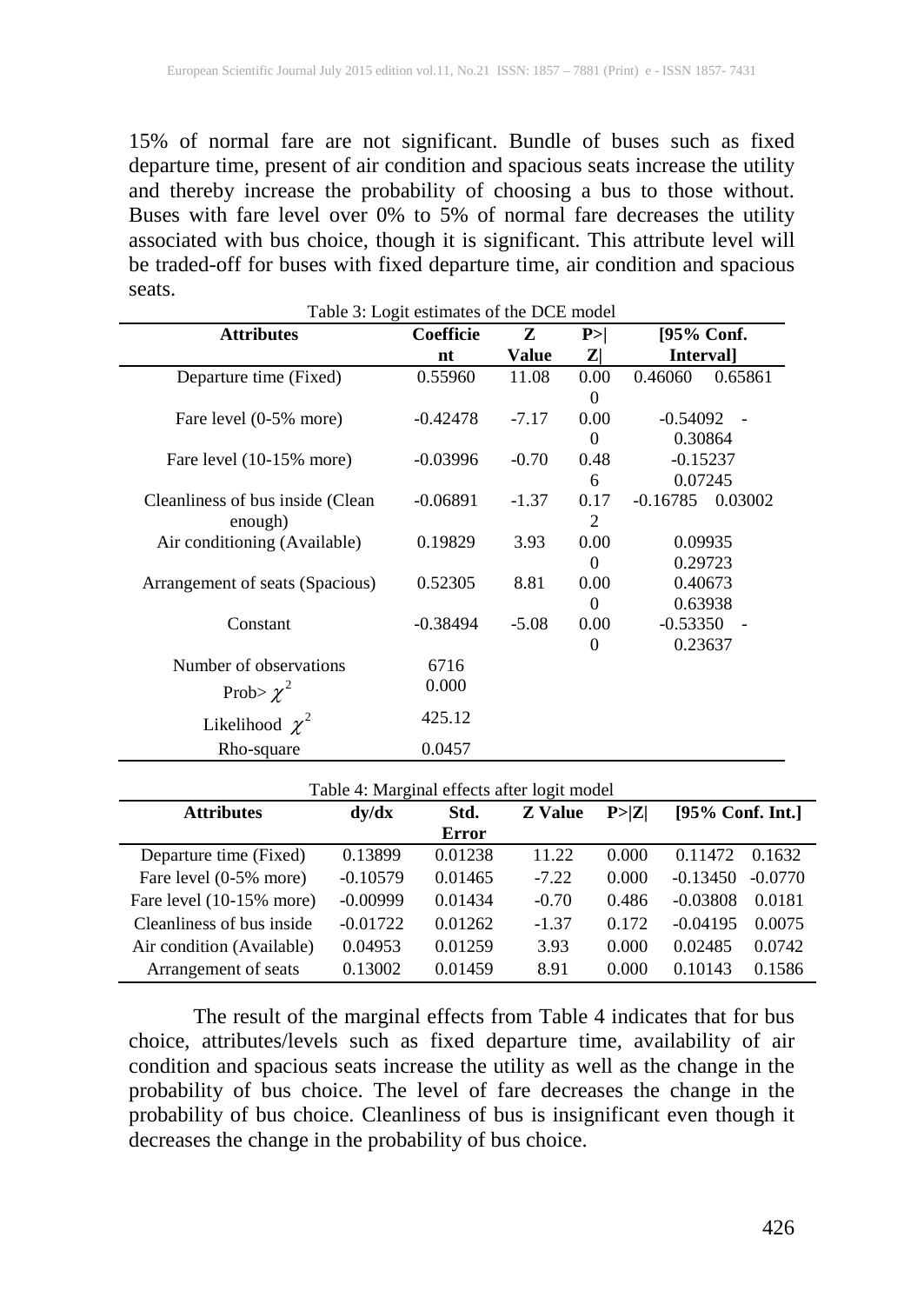### **Restricted model by gender**

The results in Tables 5 and Table 6 show that buses with fixed departure time and spacious seats are all significant and increase the utility associated with the choice of buses to those without. These attributes also have the same effect as those estimated in the unrestricted model. However, there is difference in the choice of buses by gender; spacious seats increases the utility associated with male passengers' choice of buses, air condition in buses increases the utility associated with female passengers' choice. Generally, the level of bus fare will result in disutility of bus preference. However, this attribute level will be traded off for other factors.

| <b>Attributes</b>                | Coefficien | Z            | P > Z | [95% Conf.               |
|----------------------------------|------------|--------------|-------|--------------------------|
|                                  | t          | <b>Value</b> |       | <b>Intervall</b>         |
| Departure time (Fixed)           | 0.57307    | 9.09         | 0.000 | 0.44952<br>0.69661       |
| Fare level (0-5% more)           | $-0.36516$ | $-4.75$      | 0.000 | $-0.51598$<br>$-0.21433$ |
| Fare level (10-15% more)         | $-0.01241$ | $-0.17$      | 0.862 | $-0.15252$<br>0.12769    |
| Cleanliness of bus inside (Clean | 0.02156    | 0.34         | 0.732 | $-0.10189$<br>0.14501    |
| enough)                          |            |              |       |                          |
| Air conditioning (Available)     | 0.30002    | 4.76         | 0.000 | 0.17656<br>0.42347       |
| Arrangements of seats (Spacious) | 0.51950    | 6.74         | 0.000 | 0.36840<br>0.67060       |
| Constant                         | $-0.52109$ | $-5.33$      | 0.000 | $-0.71281$<br>$-0.32936$ |
| Number of observations           | 4312       |              |       |                          |
| Prob> $\chi^2$                   | 0.000      |              |       |                          |
| Likelihood $\chi^2$              | 268.27     |              |       |                          |
| Rho-square                       | 0.0449     |              |       |                          |

| Table 5: Restricted model by female passengers |  |
|------------------------------------------------|--|
|------------------------------------------------|--|

| Table 6: Restricted model by male passengers |            |              |       |                  |            |
|----------------------------------------------|------------|--------------|-------|------------------|------------|
| <b>Attributes</b>                            | Coefficien | Z            | P > Z | [95% Conf.       |            |
|                                              |            | <b>Value</b> |       | <b>Intervall</b> |            |
| Departure time (Fixed)                       | 0.54490    | 6.42         | 0.000 | 0.37851          | 0.71129    |
| Fare level (0-5% more)                       | $-0.53295$ | $-5.67$      | 0.000 | $-0.71718$       | $-0.34872$ |
| Fare level (10-15% more)                     | $-0.08645$ | $-0.90$      | 0.370 | $-0.27529$       | 0.10238    |
| Cleanliness of bus inside (Clean<br>enough)  | $-0.23865$ | $-2.81$      | 0.005 | $-0.40503$       | $-0.07226$ |
| Air conditioning (Available)                 | 0.01198    | 0.14         | 0.888 | $-0.15434$       | 0.17831    |
| Arrangements of seats (Spacious)             | 0.55419    | 5.89         | 0.000 | 0.36973          | 0.73865    |
| Constant                                     | $-0.15256$ | $-1.26$      | 0.207 | $-0.38977$       | 0.08464    |
| Number of observations                       | 2404       |              |       |                  |            |
| Prob> $\chi^2$                               | 0.000      |              |       |                  |            |
| Likelihood $\chi^2$                          | 173.02     |              |       |                  |            |
| Rho-square                                   | 0.0519     |              |       |                  |            |

#### **Conclusion**

This study sought to explore passengers' attitude in choosing a bus from a bus station. Discrete choice experiment modeling which is rooted in Random Utility Theory was used to estimate endogenous consideration sets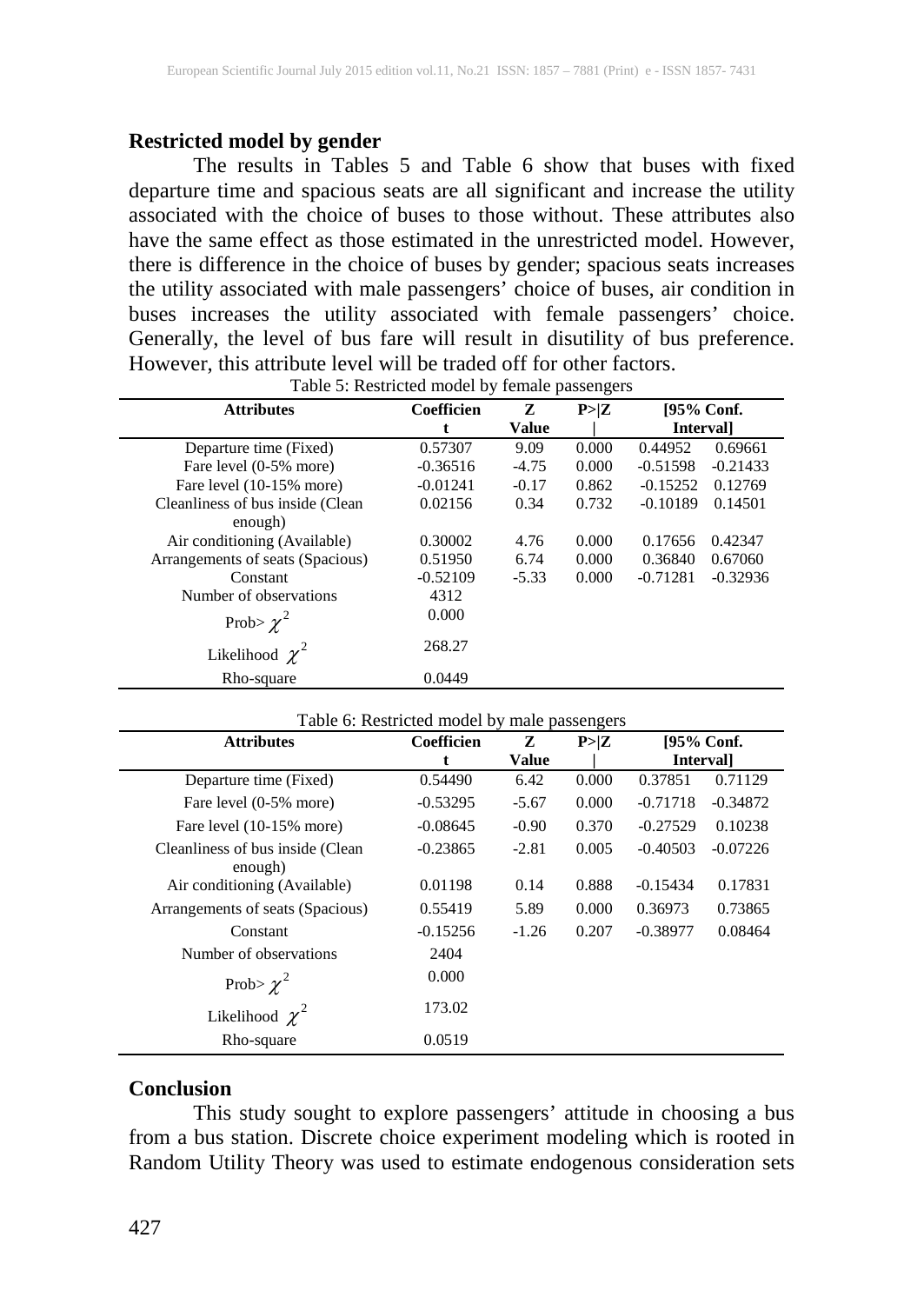of Asafo-market bus users. The effects of certain attributes based on the findings from the study revealed that in choosing a bus, passengers generally took into consideration buses with fixed departure time, air condition and spacious seats before making their choices. Generally, buses with fixed departure time are highly valued by passengers Pavlyuk & Gromule, 2010), followed by spacious seats, and vehicles with air condition. Passengers' choice of buses generally decrease with an increase of fare level. A similar observation is reported by (Eboli & Mazzulla, 2008; Baidoo, Nyarko, & Mettle, 2015). However, generally, there is difference in the choice of buses by gender. This is consistent with the observation by Baidoo and Nyarko (2015).

The findings of this study may be used by transport operators and policy-makers to formulate strategies for the improvement of public transport in developing countries to help reduce traffic situation, air and noise pollution, and energy consumption.

Further developments of this study may be identified by considering D-efficient designs, a complex choice task; and also employ more complex logit models (i.e., the Hierarchical-logit or Mixed logit models).

### **References:**

Adamowicz, W., Louviere, J., & Swait, J. (1998). *Introduction to Attribute-Based Stated Choice Methods.* Washinton, U.S.A: Resource Valuation Branch Damage Assessment Center, NOAA, U.S Department of Commerce.

Afful, D. (2011). *The Challenges Confronting Private Bus Operating in Ghana.* Netherland: Unpublished MBA Thesis.

Baidoo, I. K., & Nyarko, E. (2015). A Discrete Choice Modeling of Service Quality Attributes in Public Transport. *Research Journal of Mathematics and Statistics 7(1)* , 6-10.

Baidoo, I. K., & Nyarko, E. (2015). Stated Preference Modeling for a Preferred Transportation Mode 5(1). *Mathematical Theory and Modeling* , 134-139.

Baidoo, I. K., Nyarko, E., & Mettle, F. O. (2015). Modeling Mode Choice in Passenger Transport with Discrete Choice Experiment. *Mathematical Theory and Modeling* , 159-165.

Catalano, M., Lo Casto, B., & Migliore, M. (2008). Car sharing demand estimation and urban transport demand modelling using stated preference techniques. *European Transport* , 33-50.

Eboli, L., & Mazzulla, G. (2008). A stated preference experiment for measuring service quality in public transport. *Transportation Planning and Technology 31:5* , 509–523.

Hensher, D. A., Rose, J. M., & Greene, W. H. (2005). Applied Choice Analysis, A Primer. *Cambridge University Press, Cambridge* .